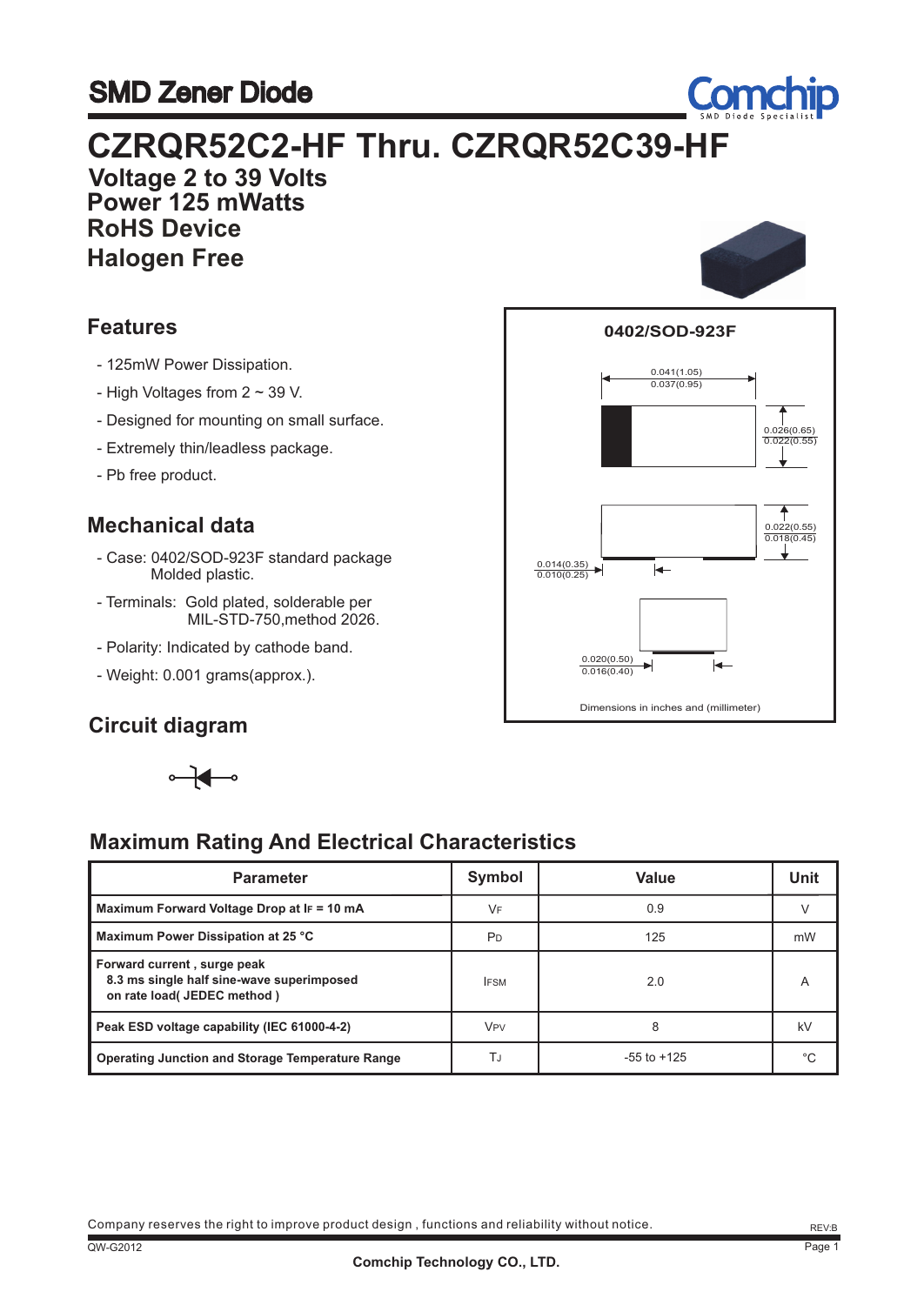

#### **Electrical Characteristics** (at TA=25°C unless otherwise noted)

| <b>Part Number</b> | <b>Marking</b> | <b>Zener Voltage</b> |            |            | <b>Operating</b><br>resistance |               | <b>Rising</b><br>operating<br><b>Resistance</b> |               | <b>Reverse</b><br>current |                     |                             |
|--------------------|----------------|----------------------|------------|------------|--------------------------------|---------------|-------------------------------------------------|---------------|---------------------------|---------------------|-----------------------------|
|                    | Code           |                      |            | Vz(V)      |                                | $ZzT(\Omega)$ |                                                 | $ZzK(\Omega)$ |                           | I <sub>R</sub> (uA) |                             |
|                    |                | Min                  | <b>Typ</b> | <b>Max</b> | Iz<br>(m <sub>A</sub> )        | <b>Max</b>    | Iz.<br>(mA)                                     | <b>Max</b>    | Iz.<br>(mA)               | <b>Max</b>          | <b>V<sub>R</sub></b><br>(V) |
| CZRQR52C2-HF       | Z0             | 1.90                 | 2.0        | 2.10       | 5                              | 100           | 5                                               | 600           | 1                         | 100                 | 1                           |
| CZRQR52C2V2-HF     | Z <sub>1</sub> | 2.09                 | 2.2        | 2.31       | 5                              | 100           | 5                                               | 600           | 1                         | 100                 | 1                           |
| CZRRQ52C2V4-HF     | Z <sub>2</sub> | 2.28                 | 2.4        | 2.52       | 5                              | 85            | 5                                               | 600           | 1                         | 100                 | 1                           |
| CZRQR52C2V7-HF     | Z <sub>3</sub> | 2.57                 | 2.7        | 2.84       | 5                              | 83            | 5                                               | 500           | 1                         | 75                  | 1                           |
| CZRQR52C3-HF       | Z4             | 2.85                 | 3.0        | 3.15       | 5                              | 95            | 5                                               | 500           | 1                         | 50                  | 1                           |
| CZRQR52C3V3-HF     | Z <sub>5</sub> | 3.14                 | 3.3        | 3.47       | 5                              | 95            | 5                                               | 500           | 1                         | 25                  | 1                           |
| CZRQR52C3V6-HF     | <b>Z6</b>      | 3.42                 | 3.6        | 3.78       | 5                              | 95            | 5                                               | 500           | 1                         | 15                  | 1                           |
| CZRQR52C3V9-HF     | Z7             | 3.71                 | 3.9        | 4.10       | 5                              | 95            | 5                                               | 500           | 1                         | 10                  | 1                           |
| CZRQR52C4V3-HF     | Z <sub>8</sub> | 4.09                 | 4.3        | 4.52       | 5                              | 95            | 5                                               | 500           | 1                         | 5                   | 1                           |
| CZRQR52C4V7-HF     | <b>Z9</b>      | 4.47                 | 4.7        | 4.94       | 5                              | 78            | 5                                               | 500           | 1                         | 5                   | $\mathbf{2}$                |
| CZRQR52C5V1-HF     | ZA             | 4.85                 | 5.1        | 5.36       | 5                              | 60            | 5                                               | 480           | 1                         | 0.1                 | 0.8                         |
| CZRQR52C5V6-HF     | <b>ZB</b>      | 5.32                 | 5.6        | 5.88       | 5                              | 40            | 5                                               | 400           | 1                         | 0.1                 | 1                           |
| CZRQR52C6V2-HF     | <b>ZC</b>      | 5.89                 | 6.2        | 6.51       | 5                              | 10            | 5                                               | 200           | 1                         | 0.1                 | $\mathbf{2}$                |
| CZRQR52C6V8-HF     | <b>ZE</b>      | 6.46                 | 6.8        | 7.14       | 5                              | 8             | 5                                               | 150           | 1                         | 0.1                 | 3                           |
| CZRQR52C7V5-HF     | <b>ZF</b>      | 7.13                 | 7.5        | 7.88       | 5                              | 7             | 5                                               | 50            | 1                         | 0.1                 | 5                           |
| CZRQR52C8V2-HF     | <b>ZG</b>      | 7.79                 | 8.2        | 8.61       | 5                              | 7             | 5                                               | 50            | 1                         | 0.1                 | 6                           |
| CZRQR52C9V1-HF     | <b>ZH</b>      | 8.65                 | 9.1        | 9.56       | 5                              | 10            | 5                                               | 50            | 1                         | 0.1                 | 7                           |
| CZRQR52C10-HF      | <b>ZJ</b>      | 9.50                 | 10         | 10.50      | 5                              | 15            | 5                                               | 70            | 1                         | 0.1                 | 7.5                         |
| CZRQR52C11-HF      | <b>ZK</b>      | 10.45                | 11         | 11.55      | 5                              | 20            | 5                                               | 70            | 1                         | 0.1                 | 8.5                         |
| CZRQR52C12-HF      | <b>ZM</b>      | 11.40                | 12         | 12.60      | 5                              | 20            | 5                                               | 90            | 1                         | 0.1                 | 9                           |
| CZRQR52C13-HF      | ZN             | 12.35                | 13         | 13.65      | 5                              | 25            | 5                                               | 110           | 1                         | 0.1                 | 10                          |
| CZRQR52C15-HF      | ZP             | 14.25                | 15         | 15.75      | 5                              | 30            | 5                                               | 110           | 1                         | 0.1                 | 11                          |
| CZRQR52C16-HF      | ZQ             | 15.20                | 16         | 16.80      | 5                              | 40            | 5                                               | 170           | 1                         | 0.1                 | $12 \overline{ }$           |
| CZRQR52C18-HF      | ZR             | 17.10                | 18         | 18.90      | 5                              | 50            | 5                                               | 170           | $\mathbf{1}$              | 0.1                 | 14                          |
| CZRQR52C20-HF      | <b>ZS</b>      | 19.00                | 20         | 21.00      | 5                              | 50            | 5                                               | 220           | 1                         | 0.1                 | 15                          |
| CZRQR52C22-HF      | <b>ZT</b>      | 20.90                | 22         | 23.10      | 5                              | 55            | 5                                               | 220           | $\mathbf{1}$              | 0.1                 | 17                          |
| CZRQR52C24-HF      | ZU             | 22.80                | 24         | 25.20      | 5                              | 80            | 5                                               | 220           | 1                         | 0.1                 | 18                          |
| CZRQR52C27-HF      | ZV             | 25.65                | 27         | 28.35      | 5                              | 80            | 5                                               | 250           | $\mathbf{1}$              | 0.1                 | 20                          |
| CZRQR52C30-HF      | ZW             | 28.50                | 30         | 31.50      | 5                              | 80            | 5                                               | 250           | $\mathbf{1}$              | 0.1                 | 23                          |
| CZRQR52C33-HF      | <b>ZX</b>      | 31.35                | 33         | 34.65      | 5                              | 80            | 5                                               | 250           | $\mathbf{1}$              | 0.1                 | 25                          |
| CZRQR52C36-HF      | ZY             | 34.20                | 36         | 37.80      | 5                              | 90            | 5                                               | 250           | 1                         | 0.1                 | 27                          |
| CZRQR52C39-HF      | ZZ             | 37.05                | 39         | 40.95      | 5                              | 90            | 5                                               | 300           | 1                         | 0.1                 | 29                          |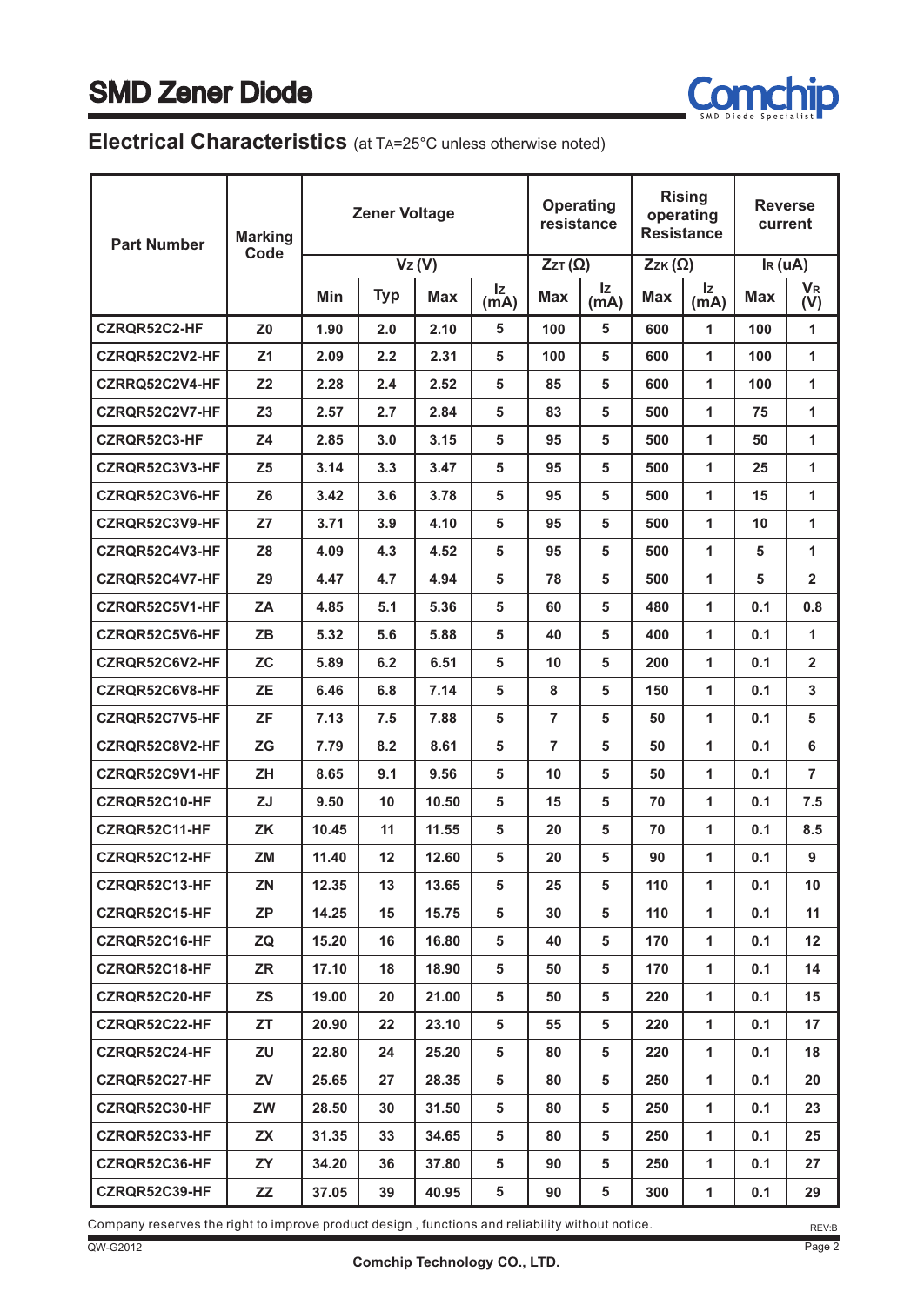





NORMALL ZENER VOLTAGE,VOLTS

Fig.4 TYPICAL FORWARD VOLTAGE



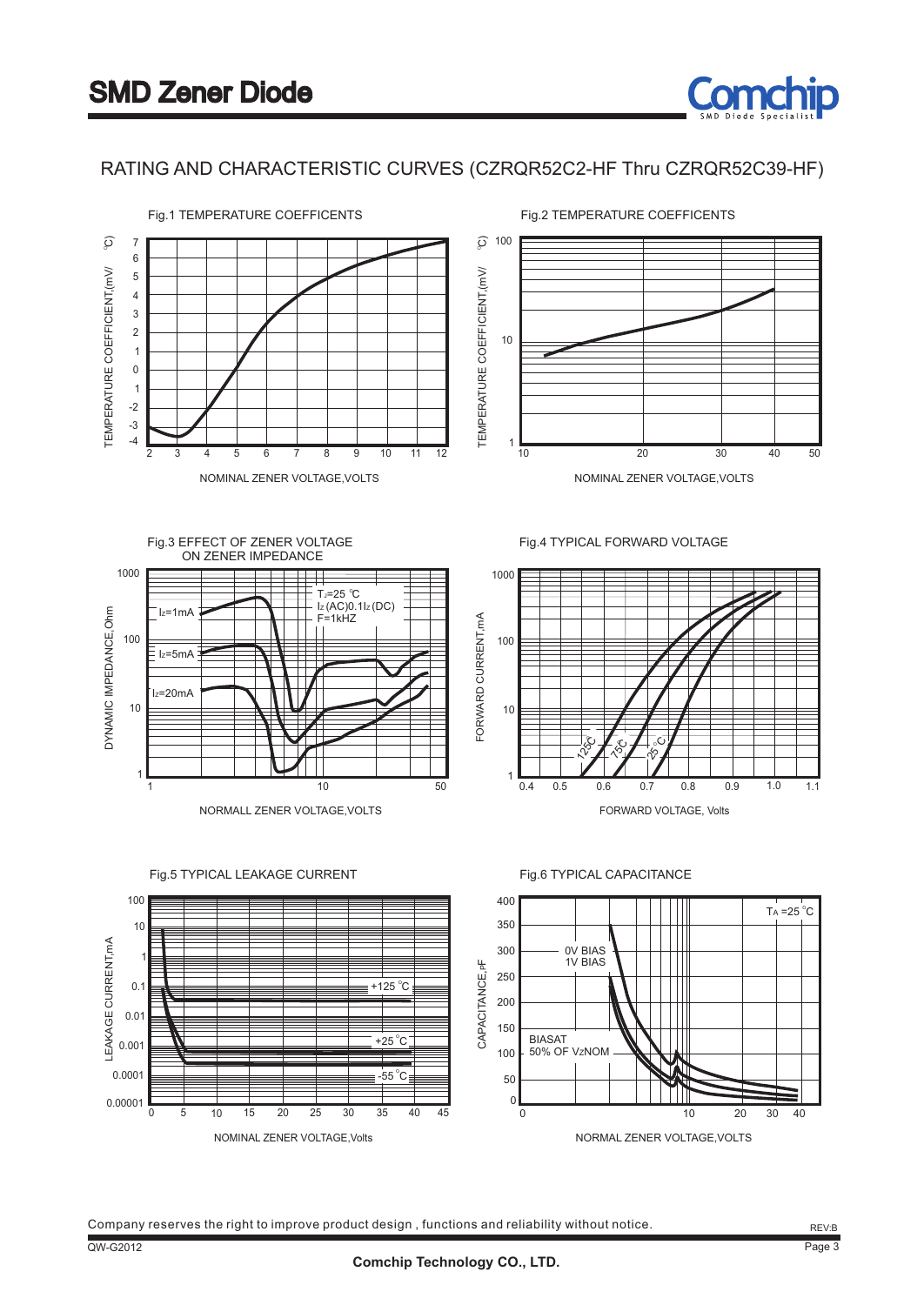

RATING AND CHARACTERISTIC CURVES (CZRQR52C2-HF Thru CZRQR52C39-HF)



#### Fig.9 STEADY STATE POWER DERATING

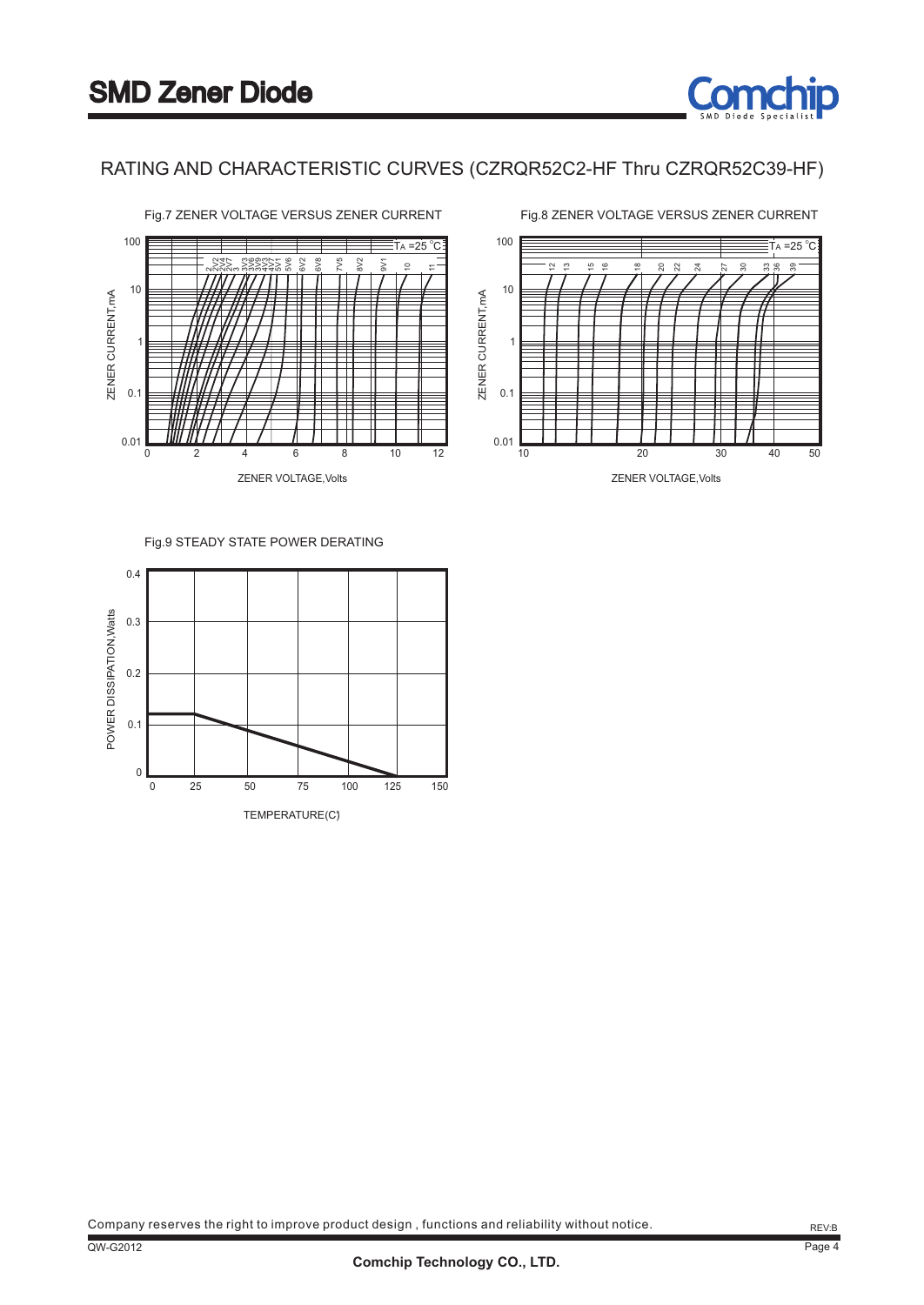

### **Reel Taping Specification**





|                        | <b>SYMBOL</b> | А                 | в                 | u                 |                        |                   | D <sub>1</sub>         | D <sub>2</sub>    |
|------------------------|---------------|-------------------|-------------------|-------------------|------------------------|-------------------|------------------------|-------------------|
| 0402<br>$ $ (SOD-923F) | (mm)          | $0.75 \pm 0.05$   | $1.17 \pm 0.05$   | $0.65 \pm 0.05$   | $1.50 + 0.10$<br>- 0   | $178 \pm 1$       | $60.0 + 0.50$<br>- 0   | $13.0 \pm 0.20$   |
|                        | (inch)        | $0.030 \pm 0.002$ | $0.046 \pm 0.002$ | $0.026 \pm 0.002$ | $0.059 + 0.004$<br>- 0 | $7.008 \pm 0.039$ | $2.362 + 0.020$<br>- 0 | $0.512 \pm 0.008$ |

|                    | <b>SYMBOL</b> |                   |                   |                   | P0                |                   |                             | W                 | W <sub>1</sub>    |
|--------------------|---------------|-------------------|-------------------|-------------------|-------------------|-------------------|-----------------------------|-------------------|-------------------|
| 0402<br>(SOD-923F) | (mm)          | $1.75 \pm 0.10$   | $3.50 \pm 0.10$   | $4.00 \pm 0.10$   | $4.00 \pm 0.10$   | $2.00 \pm 0.10$   | $0.20 + 0.02$<br>$-0.05$    | $8.00 \pm 0.20$   | $12.0 \pm 0.15$   |
|                    | (inch)        | $0.069 \pm 0.004$ | $0.138 \pm 0.004$ | $0.157 \pm 0.004$ | $0.157 \pm 0.004$ | $0.079 \pm 0.004$ | $0.008 + 0.001$<br>$-0.002$ | $0.315 \pm 0.008$ | $0.472 \pm 0.006$ |